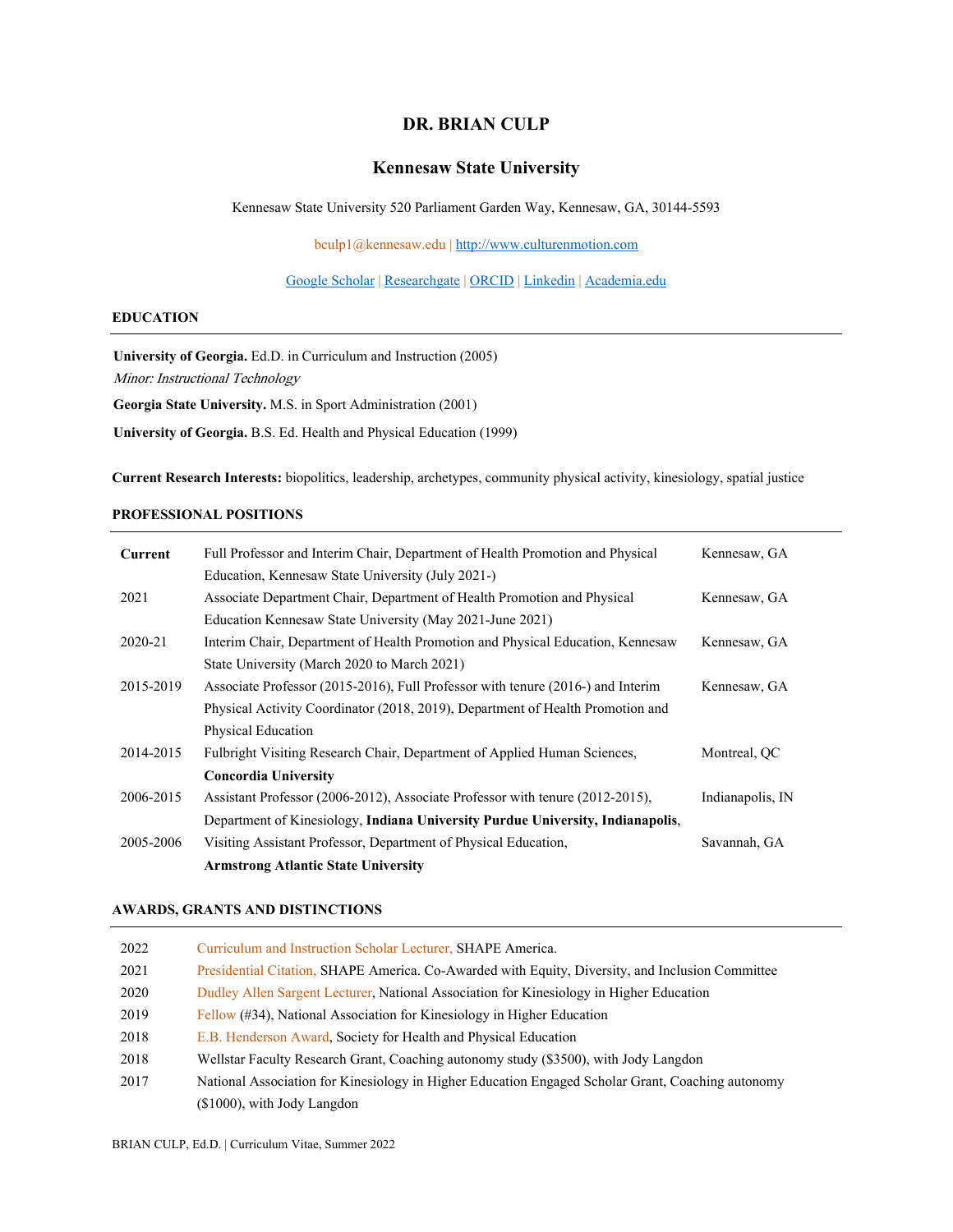- 2016 Wellstar Professional Development Grant Needs Assessment Survey, KSU-Brian Jordan Foundation (\$10,390), with Jennifer Wade-Berg
- 2017 Delphine Hanna Lecturer, National Association for Kinesiology in Higher Education
- 2015 Fulbright Scholar Award (Canada), U.S. Department of State (\$25,000)
- 2014 3rd Place Best Research Poster Award, with Kacey DiGiacinto. Association Internationale des Ecoles Superieures d'Education Physique
- 2013 Curriculum Engagement Grant for Online Professional Development. Awarded by the IUPUI Center for Service and Learning, with Bahamonde, R.E, Stanton-Nichols, K., Angermeier, L., & Egan, K.
- 2013 Social Justice and Diversity Young Professionals Award, American Association for Health, Physical Education, Recreation and Dance
- 2012 Mabel Lee Award Recipient, American Association for Health, Physical Education, Recreation and Dance
- 2011 Standards writer and committee member, National Board for Professional Teaching Standards,
- 2011 Carol B. White PEP Grant (Co-Developer, Primary Writer). Awarded by United States Department of Education, with Indianapolis Public Schools (\$552,443)
- 2011 Service-Learning Resource Grant. Awarded by the IUPUI Center for Service and Learning (\$1,000)
- 2011 Curriculum Engagement Grant (Co-PI). Awarded by the IUPUI Center for Service and Learning with Stanton-Nichols, K., Angermeier, L., & Urtel, M. (\$9964.90)
- 2010 Riley Health Club Afterschool Program Grant. Awarded by IU- Clarian Health (\$18,000)
- 2010 Service-Learning Program Grant Awarded by IU- Clarian Health (\$9,700)
- 2010 International Travel Grant. Awarded by Indiana University (\$700.00)
- 2010 Research and Service-Learning Assistant Grant. Awarded by Center for Service and Learning, IUPUI with Fu, Y. (\$3,600)
- 2010 Fulbright Hays Travel Award (Kenya). Awarded by Indiana University and U.S. Department of State (\$2,500)
- 2009 Faculty Research Opportunity Grant (FROG). Awarded by the School of Physical Education and Tourism Management with Heo, J. (Co-PI) (\$6,000)
- 2008 Indiana University Faculty Podcasting Initiative. Indiana University (\$2000)
- 2007 Service-Learning Grant (Co-PI). Indiana University Center for Service Learning. with Keith, N.R., Angermeier, L. & Belcher, A.E. (\$86,000)
- 2009 Faculty service-learning participant Fulbright-Hays Program, US Department of State,
- 2007 Hally Beth Poindexter Young Scholar Award Recipient, National Association for Kinesiology and Physical Education in Higher Education
- 2005 Distinguished Dissertation in Teacher Education Award Recipient, Georgia Association of Teacher Educators
- 2001 NCAA Ethnic Minority Postgraduate Scholarship Recipient
- 2001 P.J. Boatwright Intern, United States Golf Association

### **Total grants and awards: (\$755,797.90)**

Unfunded grants (\$1,780,486.00): Robert Wood Johnson Foundation (2019, 2009), SHRF Collaborative Development (2014), Spencer Foundation (2014), William T. Scholars (2012), AAHPERD Research Consortium Grant Program (2012, 2011), New Frontiers, IUPUI (2012), U.S. Corporation for National and Community Service (2010), Peyback Foundation (2010)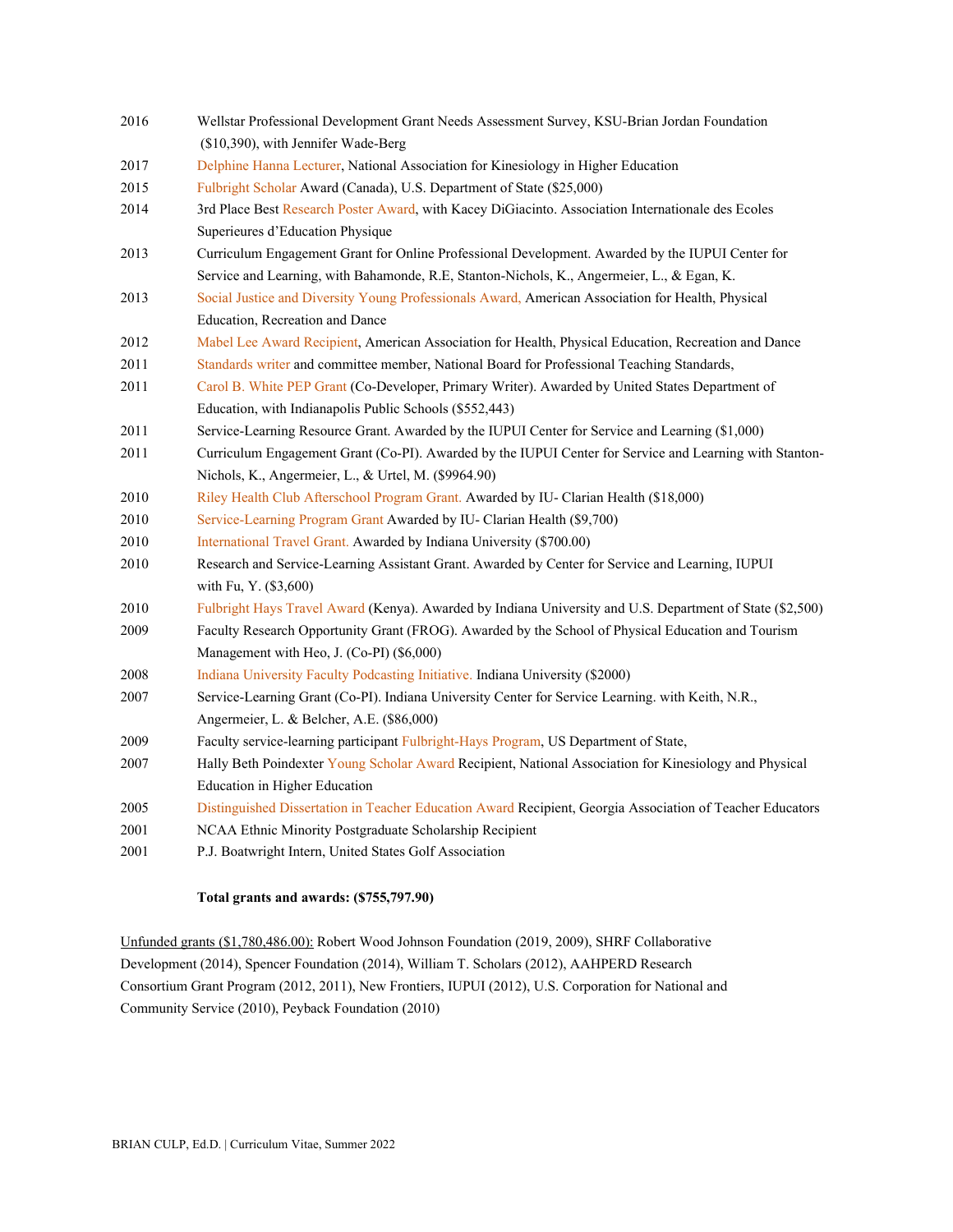# **WRITING & RESEARCH**

### **PUBLISHED ARTICLES/-in press**

**(sole/first authorship/ co-first authorship highlighted)**

| 42 | 2022 | The 'Hidden Figures' of physical education: Black Women who paved the way in PE, Momentum                   |
|----|------|-------------------------------------------------------------------------------------------------------------|
|    |      | Magazine, SHAPE America                                                                                     |
| 41 | 2022 | Online Mental Health Help Seeking Behaviors Among College Students, Inquiries Journal                       |
| 40 | 2021 | Previous experiences of novice coaches and their coach-created motivational climate: a collective case      |
|    |      | study. Physical Education and Sport Pedagogy                                                                |
| 39 | 2021 | Virtual Physical Education During COVID-19: Exploring Future Directions for Equitable Online                |
|    |      | Learning Tools. Frontiers in sports and active living.                                                      |
| 38 | 2021 | Physical Education in the COVID era: Considerations for online program delivery using the                   |
|    |      | comprehensive school physical activity program framework: Journal of Teaching in Physical Education         |
| 37 | 2021 | Transforming PETE's Initial Standards: Ensuring social justice for Black students in physical education.    |
|    |      | Quest                                                                                                       |
| 36 | 2021 | Everyone Matters: Eliminating dehumanizing practices in physical education. Journal of Physical             |
|    |      | <b>Education Recreation and Dance</b>                                                                       |
| 35 | 2021 | Examination of novice coaches' previous experiences as athletes: Examples of autonomy support and           |
|    |      | controlling behaviors as influences on future coaching practice. International Sport Coaching Journal.      |
| 34 | 2021 | Considering the state and status of internationalization in Western higher education. International Journal |
|    |      | of Kinesiology in Higher Education.                                                                         |
| 33 | 2021 | Introduction: Internationalization in higher education Kinesiology. International Journal of Kinesiology in |
|    |      | Higher Education (Special Issue)                                                                            |
| 32 | 2020 | Physical education and anti-Blackness. Journal of Physical Education Recreation and Dance                   |
| 31 | 2020 | Thirdspace investigations: Geography, dehumanization and seeking spatial justice in kinesiology. Quest.     |
| 30 | 2020 | Self-talk. Mentoring and empowering faculty to contribute to organizational change. International Journal   |
|    |      | of Physical Education in Higher Education.                                                                  |
| 29 | 2020 | Developing active learning in a kinesthetic classroom. Journal of Physical Education Recreation and         |
|    |      | Dance.                                                                                                      |
| 28 | 2019 | Navigating the Waters: Lessons Learned from Junior PETE Faculty Members. International Journal of           |
|    |      | Kinesiology in Higher Education.                                                                            |
| 27 | 2017 | "Illegitimate" Bodies in legitimate times: Life, liberty and the pursuit of movement. Quest                 |
| 26 | 2017 | Engaging students in physical education: Key challenges and opportunities for physical educators in urban   |
|    |      | settings. Journal of Physical Education, Recreation & Dance                                                 |
| 25 | 2016 | Social Justice and the future of higher education kinesiology. Quest                                        |
| 24 | 2015 | Afterschool programming for stronger communities in Canada. Physical Education Health Education             |
|    |      | Journal                                                                                                     |
| 23 | 2015 | Experiential learning in kinesiology: A student perspective. Pedagogy in Health Promotion                   |
| 22 | 2014 | Migrant and Military Students: Mobility and promoting effective physical education. Strategies: A Journal   |
|    |      | for Physical and Sport Educators                                                                            |
|    | 2014 | An Analysis of Future Coaches' Emerging Dispositions on Social Justice: The Wooden Effect.                  |
|    |      | International Journal of Sport Coaching.                                                                    |
| 21 | 2013 | Demonstrating successful undergraduate research experiences across the disciplines: The physical            |
|    |      | education teacher education perspective. Journal of Physical Education, Recreation and Dance                |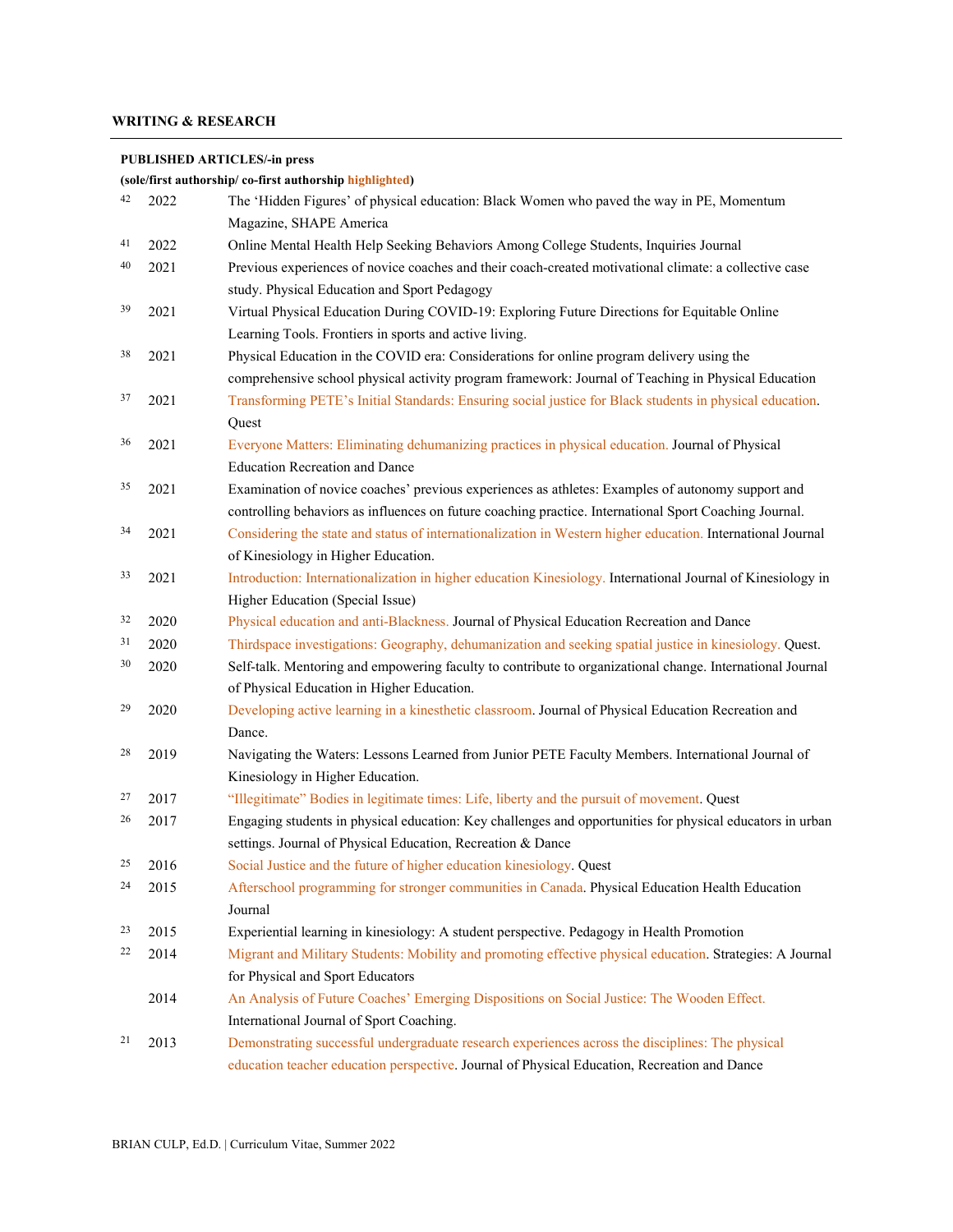| 20                      | 2013 | Eliminating barriers to physical activity participation using cultural negotiation and competence.       |
|-------------------------|------|----------------------------------------------------------------------------------------------------------|
|                         |      | Strategies: A Journal for Physical and Sport Educators                                                   |
| 19                      | 2013 | Using archetypes to introduce social justice in PETE. Journal of Physical Education, Recreation and      |
|                         |      | Dance                                                                                                    |
| 18                      | 2013 | Promoting successful aging through competitive sport participation: Insights from older adults.          |
|                         |      | Qualitative Health Research                                                                              |
| 17                      | 2012 | Preparing PETE programs for culturally and linguistically diverse learners. Strategies: A Journal for    |
|                         |      | Physical and Sport Educators                                                                             |
| 16                      | 2011 | Uncovering the culturally responsive practices of urban elementary physical educators. The Physical      |
|                         |      | Educator                                                                                                 |
| 15                      | 2011 | The archetypes and philosophical motivations of urban elementary physical educators. ICHPER-SD           |
|                         |      | Journal                                                                                                  |
| 14                      | 2011 | The strategic application and assessment of social justice in PETE programs: A primer. The Physical      |
|                         |      | Educator                                                                                                 |
| 13                      | 2011 | Response to "What are some suggestions for overcoming any unique challenges found in an urban            |
|                         |      | physical education class?" Ideas Exchange. Strategies                                                    |
| 12                      | 2010 | School-based physical education programs and obesity in the United States: trends, rationalizations, and |
|                         |      | perspectives of change. Educational Research Journal (HK)                                                |
| 11                      | 2009 | Are your S's in effect? Ensuring culturally responsive physical education environments. Strategies: A    |
|                         |      | Journal for Physical and Sport Educators                                                                 |
| 10                      | 2009 | Preservice teachers' experiential perspectives based on a multicultural learning service practicum. The  |
|                         |      | Physical Educator                                                                                        |
| 9                       | 2009 | Social-ecological approaches to promoting reconciliation through sport in Kenyan communities.            |
| 8                       | 2008 | Preparing qualitative studies for urban physical education environments. Indiana Journal of Health,      |
|                         |      | Physical Education Recreation and Dance                                                                  |
| $\overline{7}$          | 2007 | African American college women's reflections on physical activity involvement during public school       |
|                         |      | years. Journal of African American Studies                                                               |
| 6                       | 2006 | Management of the physical environment in the gymnasium and classroom: It's not that different.          |
|                         |      | Teaching Elementary School Physical Education                                                            |
| 5                       | 2006 | Classroom management for diverse populations. Strategies: A Journal for Physical and Sport Educators     |
| 4                       | 2005 | Our place. Teaching Elementary School Physical Education                                                 |
| 3                       | 2005 | Linking the pieces of the tetrad: Teaching values in physical education. Georgia Association for Health  |
|                         |      | Physical Education Recreation and Dance Journal                                                          |
| $\overline{\mathbf{c}}$ | 2005 | Issues in construction of the adapted physical education curriculum. South Carolina Association for      |
|                         |      | Health Physical Education Recreation and Dance Journal                                                   |
| $\mathbf{1}$            | 2004 | Interdisciplinary themes and their relationship to physical education. Georgia Association for Health    |
|                         |      | Physical Education Recreation and Dance Journal                                                          |

#### **BOOK CHAPTERS AND WEB ARTICLES**

- 14 2023 Using Documents and Artifacts in Qualitative Research. Qualitative Research and Evaluation in Physical Education and Activity.
- <sup>13</sup> 2022 Black Male Health: Positionality and Unpacking Current Perspectives Towards Transformative Action. Black Men's Health: A Strengths-Based Approach Through a Social Justice Lens for Helping Professions
- <sup>12</sup> 2021 Social justice and SEL: case examples of promising practices. Teaching Social and Emotional Learning in Physical Education: Applications in school and community settings.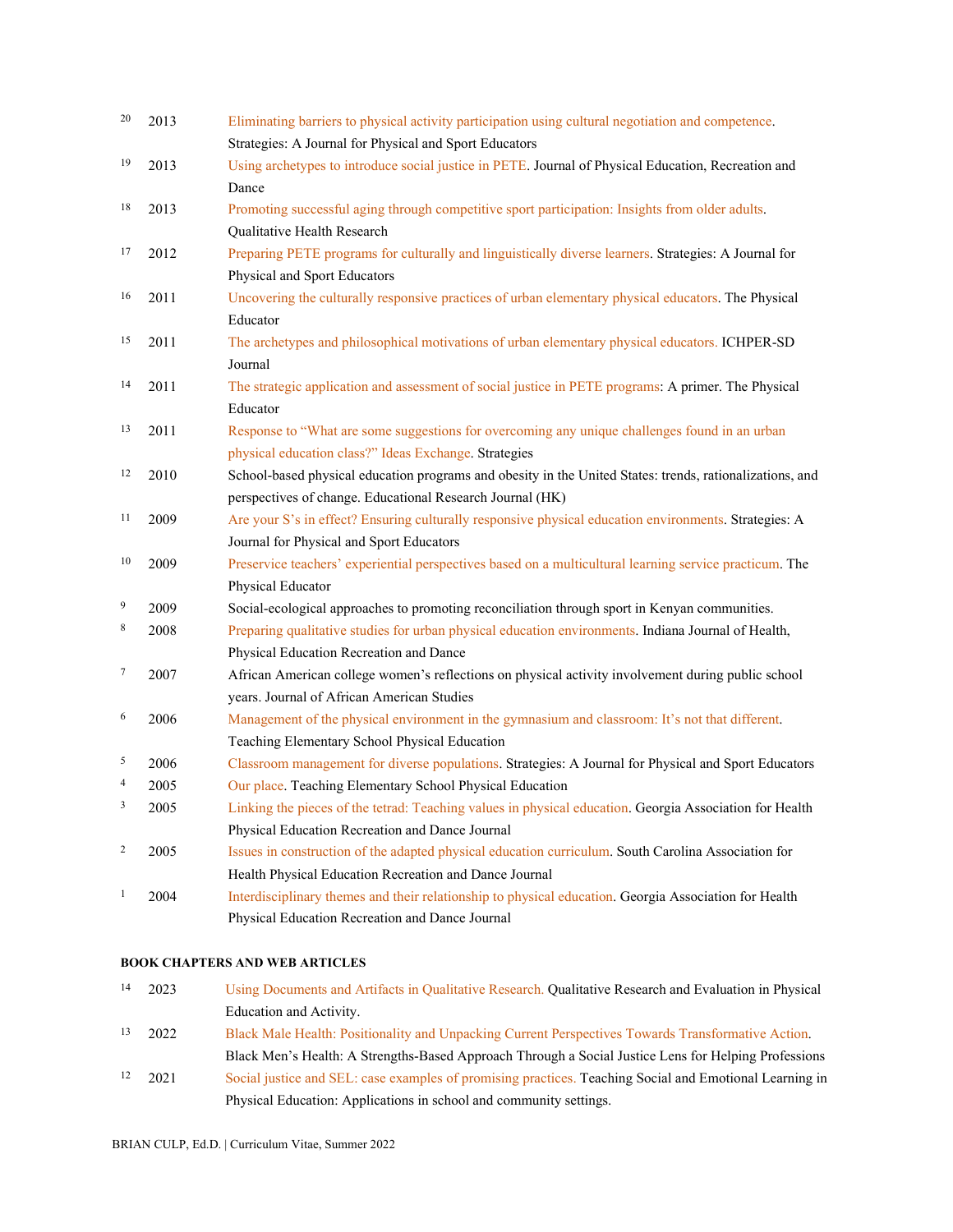| 11              | 2021 | Fighting Dehumanization in Physical Education. Shape America Blog.                                         |
|-----------------|------|------------------------------------------------------------------------------------------------------------|
| 10              | 2020 | Diversity Matters: Recruitment into the Health and Physical Education Profession. Shape America Blog.      |
| 9               | 2019 | "Empowering English Language Learners". In Walton-Fisette, J. and Sutherland, S. Teaching About            |
|                 |      | Social Justice Issues in Physical Education.                                                               |
| 8               | 2019 | "Including Everyone". Physical Education for Lifelong Fitness, 4th Edition.                                |
| $7\phantom{.0}$ | 2016 | "Towards a Critical Discourse on the Black Experience in Canada and the United States". In Robinson,       |
|                 |      | D.B, and Randall, L. (ed). Social Justice in Physical Education: Critical Reflections and Pedagogies for   |
|                 |      | Change. Canadian Scholars Press: Toronto.                                                                  |
| 6               | 2015 | "Better together than apart". PHE America.                                                                 |
| 5               | 2015 | "Lost in translation". In Flory, S.B., Sanders, S. and Tischler, A. (ed). Sociocultural Issues in Physical |
|                 |      | Education.                                                                                                 |
| 4               | 2015 | "Promoting safe physical activity in a challenging environment". In Flory, S.B., Sanders, S. and Tischler, |
|                 |      | A. (ed). Sociocultural Issues in Physical Education.                                                       |
| 3               | 2014 | "What's in a Name?" PHE America.                                                                           |
| 2               | 2013 | "The ever-changing context of physical education in the United States". In Chepyator-Thomson, J.R. and     |
|                 |      | Hsu, Shan-Hui (ed). Global Perspectives on Physical Education and Sport.                                   |
| 1               | 2009 | "Daly, John," "Peterson, Adrian" "James, Lebron" "Crosby, Sydney". Great Athletes.                         |
|                 |      |                                                                                                            |

# **Books/Manuscripts in Press/Preparation**

| 2023 | Critical Race Studies in Physical Education. Human Kinetics. |
|------|--------------------------------------------------------------|
|      | Co-authored with Dr. Tara Blackshear.                        |
| 2024 | Critical Race Studies in Physical Education: Volume Two      |

## **MEDIA**

| <b>PODCASTS</b> |                                                                                                                  |
|-----------------|------------------------------------------------------------------------------------------------------------------|
|                 | CBC Radio Ideas $(2021)$ – The 50 Year Workout: Rethinking the exercise of our time. Building a Better Gym Class |
|                 | (June, 23) International                                                                                         |
|                 | Playing with Research in HPE (2021)- Social Justice Education and SEL (June, 22)                                 |
|                 | Playing with Research in HPE (2021)- AIESEP Connect: Black Humanity in a Crisis of Movement (March, 1)           |
|                 | <i>International</i>                                                                                             |
|                 | Beyond the Culture (2021) How Spatial Justice Relates to African Americans (April, 13)                           |
|                 | PEPRN (2021) -Spaces and Faces (March 12)                                                                        |
|                 | Playing with Research in HPE (2020)- PETE Collaborative on race and racism in PETE (June, 12)                    |
|                 | Playing with Research in HPE (2019)- Illegitimate Bodies in Legitimate Times: Life, Liberty, and the Pursuit of  |
|                 | Movement (September 1)                                                                                           |
|                 |                                                                                                                  |

## **PROFESSIONAL ACTIVITIES**

**Keynote Addresses:** Global Education Forum, University of Georgia, (2021), Boston Public Schools (2021)

**Founding Member**, Cultural Studies in Physical Activity (CUSPA)

**Program Reviewer,** Texas A&M University-Commerce, Boise State University

**Founder**, cultureNmotion.com, physicaleducationlab.com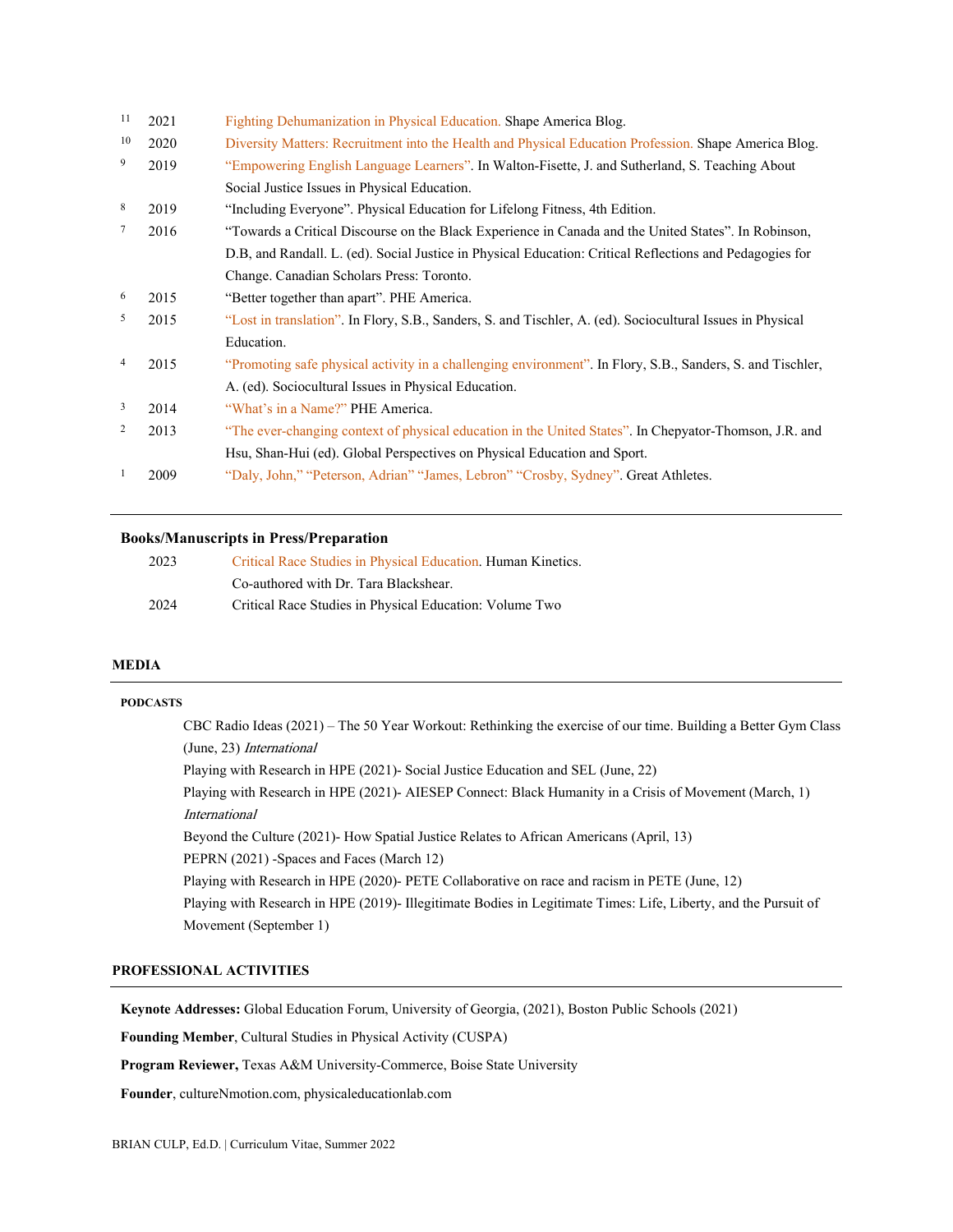**Member:** National Association for Kinesiology in Higher Education (NAKHE), Society for Health and Physical Educators (SHAPE), Association Internationale des Ecoles Superieures d'Education Physique (AIESEP), Physical Education Health Education Canada (PHE Canada), Georgia Association for Health, Physical Education, Recreation and Dance (GAHPERD), Fulbright Alumni Association

**Awards Committees:** NAKHE Fellows Committee (2019-), NASPE Teacher of the Year (2012) **Editorial Board Member:** The Physical Educator (2006-2010), ICHPERD-SD Journal (2009-2012) **Promotion and Tenure Dossier Reviews:** 29 **Conference Planner/Research Coordinator:** SHAPE America (2013, 2020), NAKHE (2015), AIESEP (2021)

#### **Peer Reviewer for Academic Journals and Publishers:**

Quest, Journal of Teaching in Physical Education, Research Quarterly for Exercise and Sport, The Physical Educator, International Journal of Health, Physical Education Recreation and Dance Research Journal, Strategies, Journal of Physical Education Recreation and Dance, Palestra, Sport, Education and Society, Qualitative Health Research Human Kinetics, International Journal of Kinesiology in Higher Education ,International Journal of Multicultural Education, American Educational Research Journal, Routledge, Sage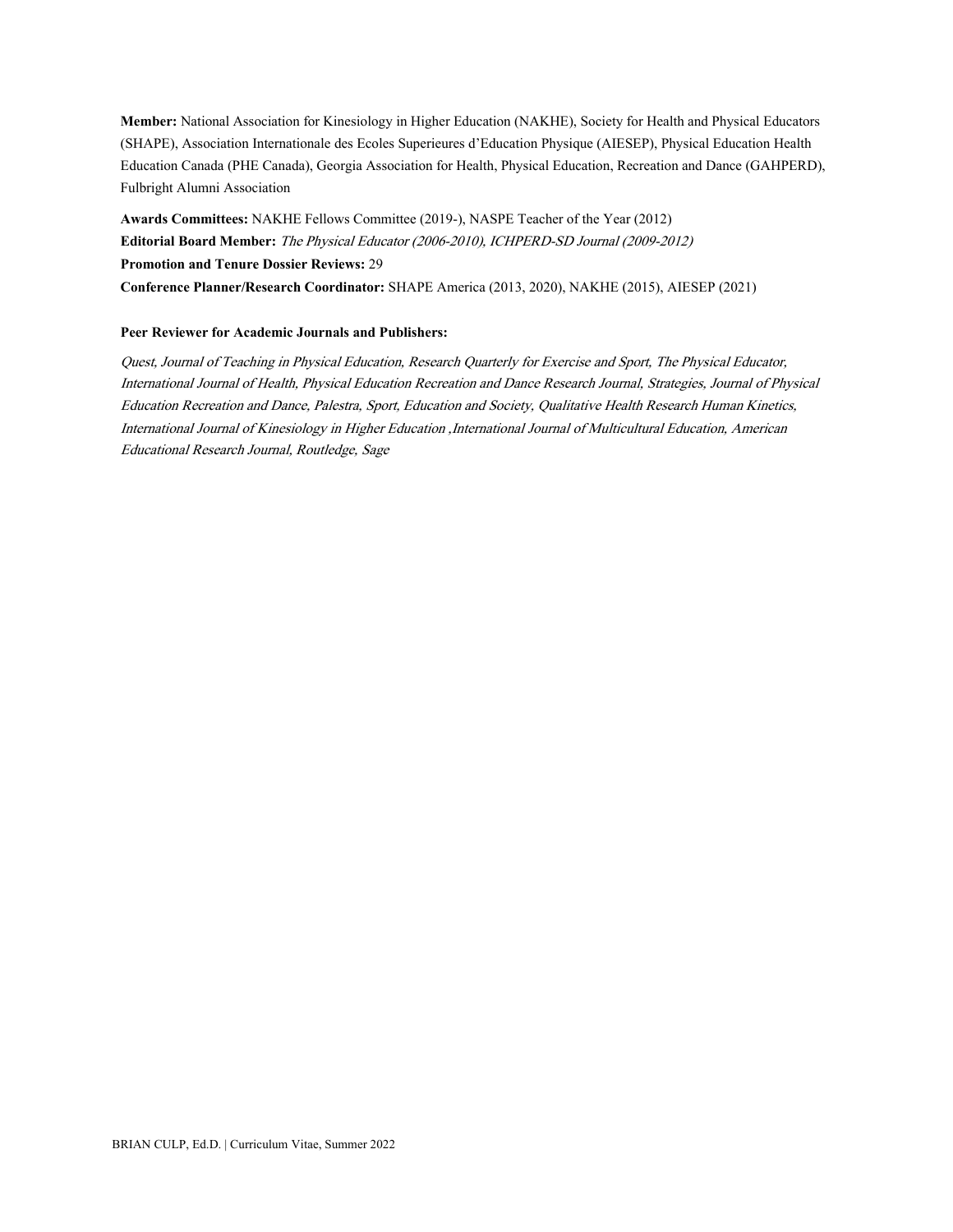#### **Previous:**

- Vice President, National Association for Kinesiology in Higher Education (NAKHE)
- Panelist, Shape America Conference (Boston, MA, Salt Lake City, UT)
- Keynote speaker, Global Conference on Sport for Social Change, University of Georgia
- Conference abstract reviewer NAKHE, SHAPE America
- Selected as co-chair for EDI conference, SHAPE America
- Faculty Associate, Physical Activity in Residential Communities and Schools (PARCS)
- SHAPE America Physical Education Council Member
- Physical Activity and Life Skills (PALS) Group (Northern Illinois University)
- Fit for Life Faculty Partner
- Diversity and Inclusiveness Task Force, SHAPE America
- Consultant, Indianapolis Public Schools and Colorado Department of Education
- Interviewed for "Should High School Sports Be Co-Ed?" Indianapolis Star
- Interviewed for "Legacy Fitness Zone Offers Path to good health." Indianapolis Star
- Consultant, PHE Canada, We Belong Program
- NAKHE Engaged Scholar Mentor (Jody Langdon)
- NAKHE Department Chair Certification
- Fulbright Grant Reviewer
- PETE conference planning committee, Shape America (Las Vegas, NV)
- American Education Research Association (AERA)
- Indiana Association for Health, Physical Education, Recreation and Dance (IAHPERD)
- Pi Lambda Theta Educational Society
- National Association for Multicultural Education (NAME)
- Panelist, NAKHE Conference (Orlando, Fl)
- NASPE Representative- Urban Physical Education Leadership Summit
- International Service-Learning Teaching Circle, IUPUI Center for Service and Learning.
- McNair Scholars Program Research Mentor
- IUPUI- Moi University/Kenya Interest Group
- Physical Education Student Organization (PESO) faculty advisor
- Member, Indianapolis Physical Activity and Health Collaborative (IPAHC)
- External Reviewer: Works in Progress Posters (AAHPERD)
- NASPE LOI Grant Reviewer
- Advisory board member Clarian/IU/IPS PEP Grant Advisory Panel for "PE without Boundaries"
- Program Reviewer QUIG (Qualitative Interest Group)
- NAKHE Leadership Development Workshop Presenter and Leader
- SHAPE America Social Justice Guidance Document Committee

### **TEACHING**

| <b>Kennesaw State:</b>  | Measurement and Evaluation, history of physical education, activity and sport, secondary methods,<br>curriculum planning, foundations of wellness, student teacher supervision, practicum, special topics<br>in public health                                                                                                              |
|-------------------------|--------------------------------------------------------------------------------------------------------------------------------------------------------------------------------------------------------------------------------------------------------------------------------------------------------------------------------------------|
| <b>IUPUI/Armstrong:</b> | Team, individual and dual activities, elementary methods, teaching of cardiovascular activities,<br>recreational sports programming (undergraduate/grad), growth and motor development, directed<br>research in kinesiology (undergraduate/graduate), assessment in health, concepts of fitness, service-<br>learning practicum supervisor |